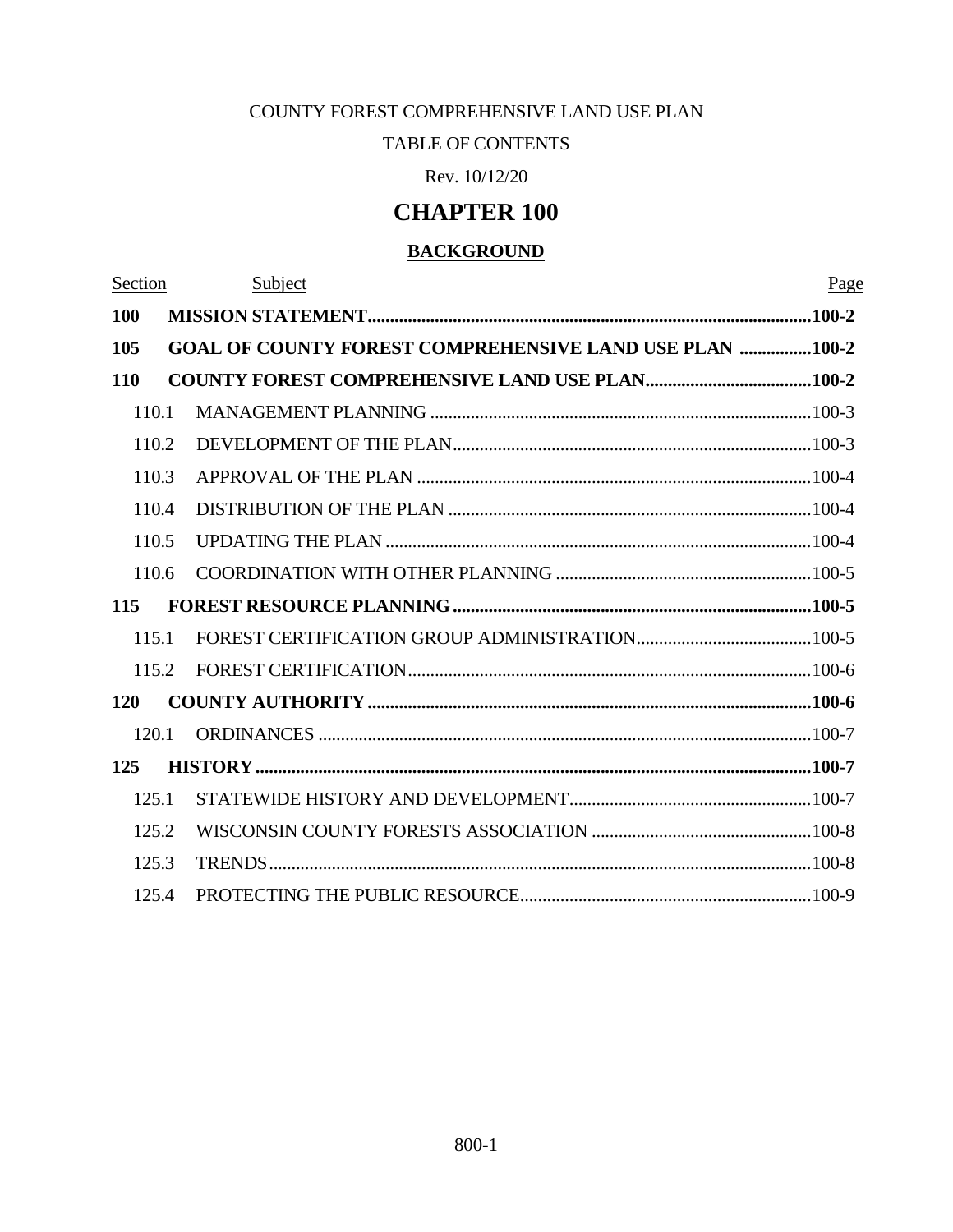## **100 MISSION STATEMENT**

<span id="page-1-0"></span>The mission of the Price County Forest is to manage, conserve and protect natural resources on a sustainable basis for present and future generations. These resources, such as those provided by the County Forest, are the base for addressing the ecological and socioeconomic needs of society.

County Forest resources should be protected from natural catastrophes such as fire, insect and disease outbreaks, and from human threats such as encroachment, over-utilization, environmental degradation and excessive development. While managed for environmental needs including watershed protection, protection and maintenance of biotic diversity, these same resources must also be managed and provide for sociological needs, including the production of raw materials for wood-using industries that provide a wide variety of products fulfilling consumer demands, and provisions for recreational opportunities

# <span id="page-1-1"></span>**105 GOAL OF THE COUNTY FOREST COMPREHENSIVE LAND USE PLAN (Hereafter referred to as the "Plan")**

To administer the County Forest program consistent with the mission statement and the purpose and direction of the County Forest Law as stated in s. 28.11, Wis. Stats., considering input from citizens and groups. The purpose of the County Forest Law being:

" . . . to provide the basis for a permanent program of county forests and to enable and encourage the planned development and management of the County Forests for optimum production of forest products together with recreational opportunities, wildlife, watershed protection and stabilization of stream flow, giving full recognition to the concept of multiple use to assure maximum public benefits; to protect the public rights, interests and investments in such lands; and to compensate the counties for the public uses, benefits and privileges these lands provide; all in a manner which will provide a reasonable revenue to the towns in which such lands lie."

# <span id="page-1-2"></span>**110 COUNTY FOREST COMPREHENSIVE LAND USE PLAN**  PRICE COUNTY FOREST COMPREHENSIVE LAND USE PLAN POLICY

800-2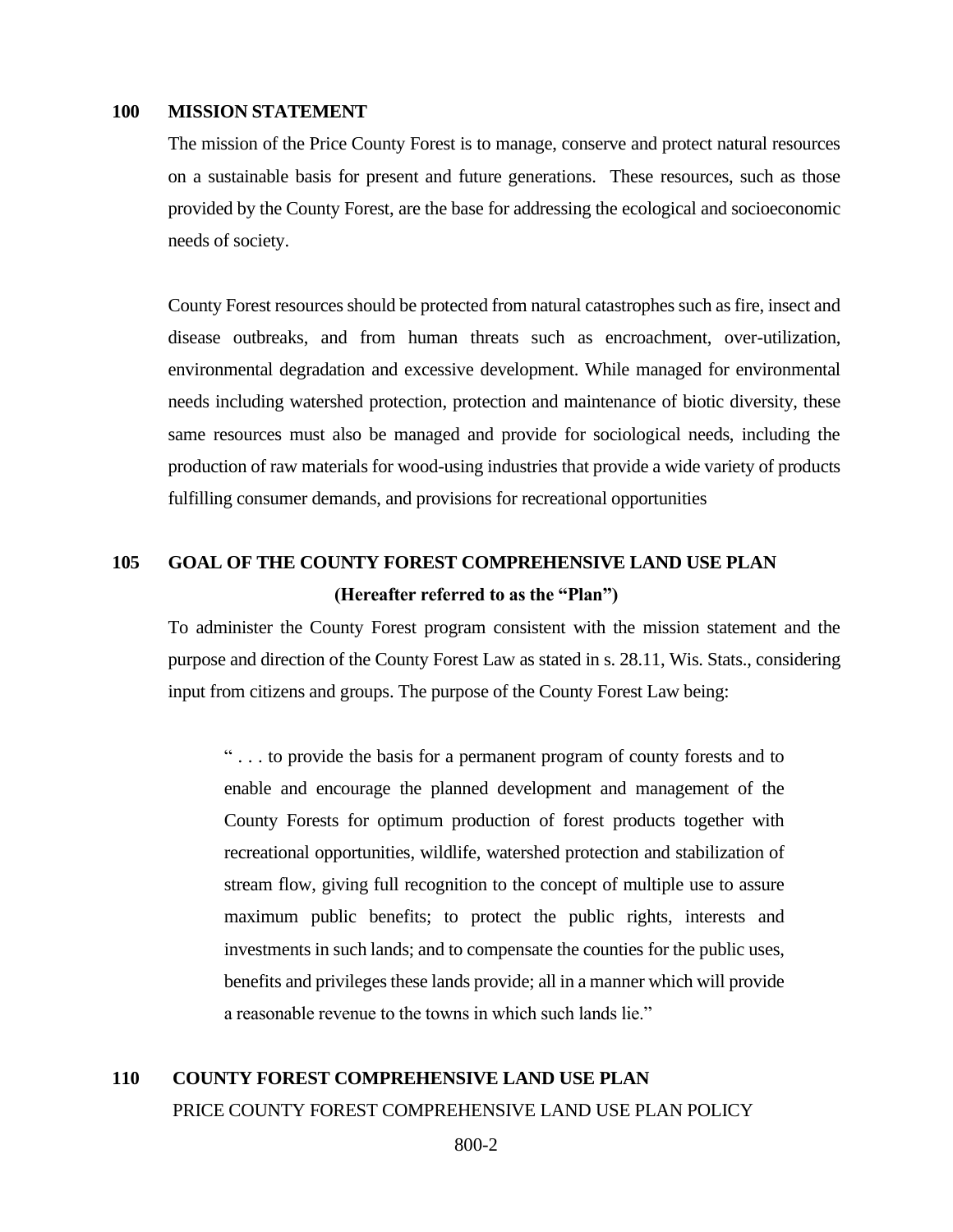This plan shall incorporate or reference all official County Forest policies, pertinent county regulations, planning documents and the needs and actions for the period 2021 through 2035.

This plan is the authority for management on county forest lands enrolled under Wisconsin County Forest Law s.28.11. This plan may be encompassed within required local planning efforts.

# <span id="page-2-0"></span>110.1 MANAGEMENT PLANNING

## *OBJECTIVES*

Management planning shall be used to establish objectives, policies, procedures, rules and regulations, and to promote an efficient and orderly program of development and management of the County Forest in the interest of:

- 1. Determining needs and priorities.
- 2. Achieving goals set forth in the mission statement of this plan.
- 3. Satisfying the statutory requirements of s. 28.11, Wis. Stats.
- 4. Satisfying requirements for participation in various state and federal aid programs.
- 5. Providing broad long-term and detailed short-term guidelines for actions.

## <span id="page-2-1"></span>110.2 DEVELOPMENT OF THE PLAN

Section 28.11, Wis. Stats., places the responsibility for the plan development on the Committee with technical assistance from the Department and other agencies. The County Forest Administrator will take the lead at the committee's request. During development of the plan public participation should be utilized to provide for public participation throughout the planning process. Public participation and inputs into the plan should consider s. 28.11, Wis. Stats., which governs the County Forest program and provides the sideboards to which this plan must adhere.

Price County's public participation process includes the following:

- 1. Get committee approval of your process for public comment
- 2. One listening public session, AFTER draft plan is written. 30-day comment period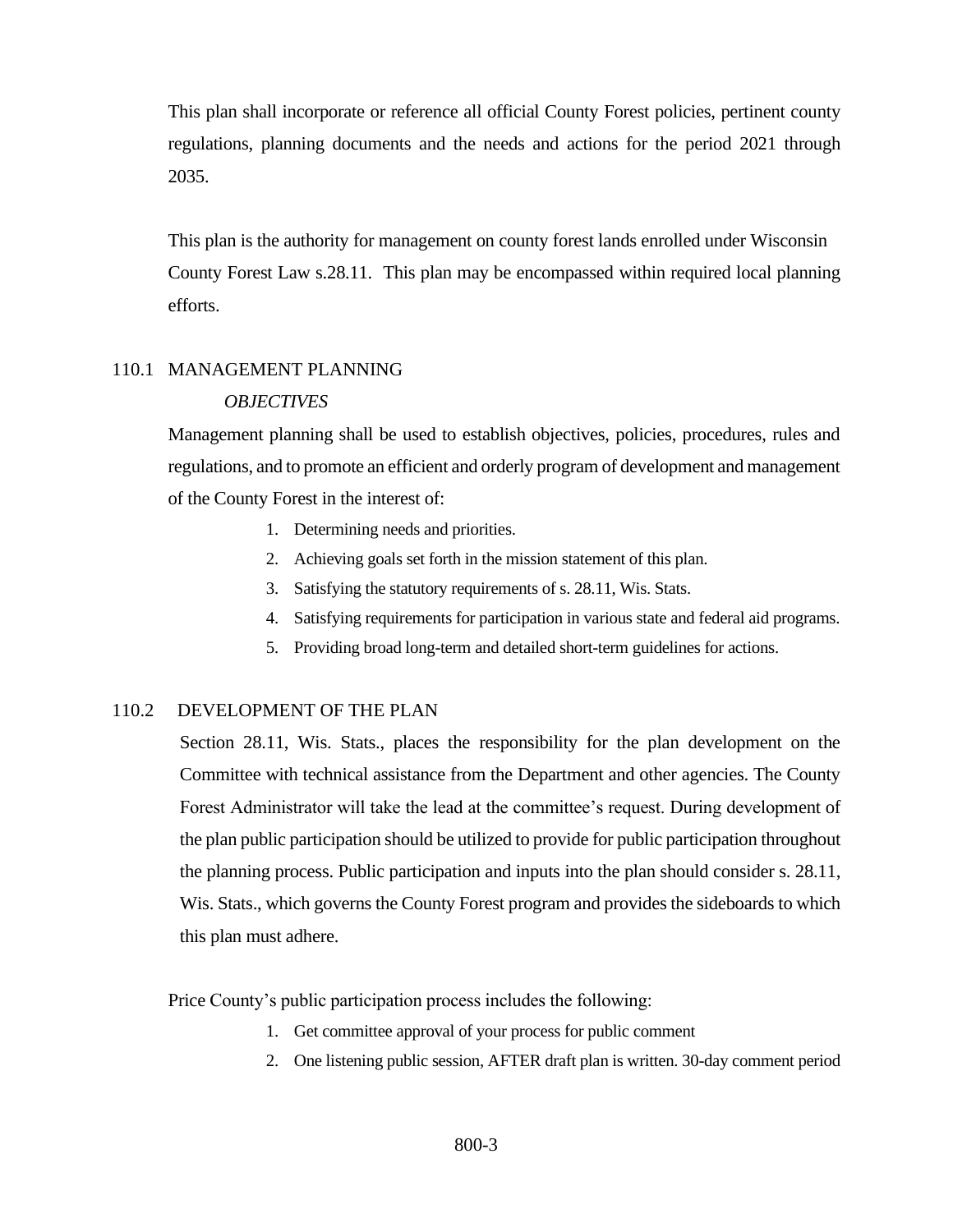- a. Can include an open house, or specific time during a committee meeting
- b. Public notice in the local newspaper and email to user groups
- 3. Address comments/amend plan as appropriate
- 4. Go to forestry committee for plan approval
- 5. 30-day review by DNR (no later than October 2020)
- 6. Address comments/amend plans a needed
- 7. If necessary, back to committee for review/approval
- 8. County Board for approval (No later than November 2020)
- 9. Send to DNR for final approval (November-December 2020)

#### <span id="page-3-0"></span>110.3 APPROVAL OF THE PLAN

Comments received should be given consideration during plan development.. The Committee will then present the plan to the County Board for their approval. Following County Board approval, the plan will then be forwarded to the Department for approval of the plan by the DNR is required by s.  $28.11(5)(a)$ , Wis. Stats.

## <span id="page-3-1"></span>110.4 DISTRIBUTION OF THE PLAN

Each member of the County Board will have access to a copy of the plan at the time of initial review and approval. Updated official copies will be maintained by the Forest Administrator and available electronically.

Plan and future amendments will be: Electronic versions of the plan or plan amendments or electronic links to the documents will be distributed to the following:

- 1. Department of Natural Resources Liaison and County Forest & Public Lands Specialist.
- 2. Executive Director- Wisconsin County Forest Association.

### <span id="page-3-2"></span>110.5 UPDATING THE PLAN

Necessary changes in policy and procedure will be incorporated into the plan by amendment as required. Amendments to the plan will require approval by both the County Board and the Department of Natural Resources as stated in s. 28.11(5)(a), Wis. Stats. Changes to official County Forest Blocking map require County Board approval. The annual county board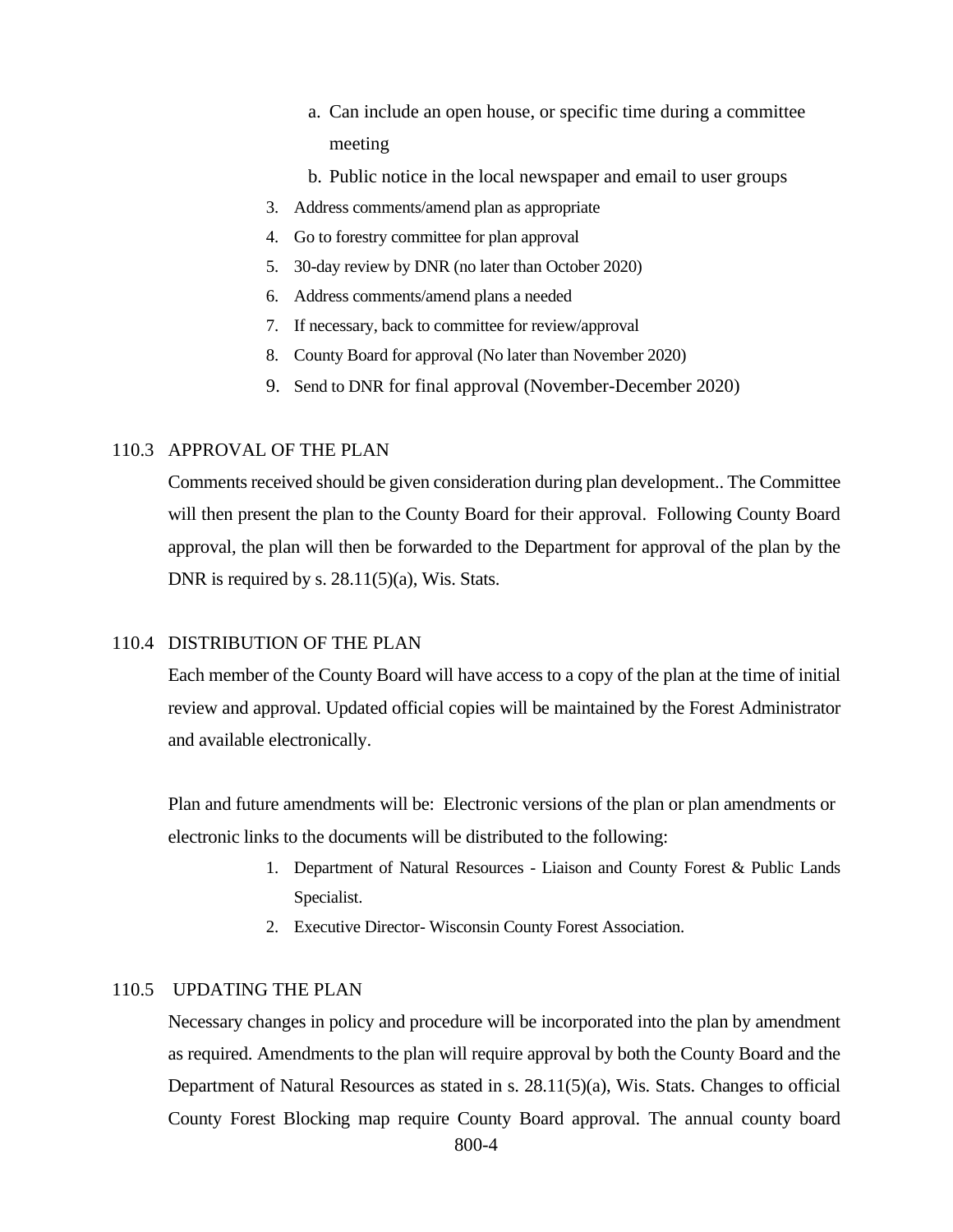approved work plan, budget, and annual accomplishment report are appended to the plan and do not require official DNR approval. In addition, changes to Chapters 1000, 2000, 3000, 4000 do not require a plan amendment or official DNR approval, with the exception of the official County Forest Blocking map.

# <span id="page-4-0"></span>110.6 COORDINATION WITH OTHER PLANNING

The development of this plan and any future amendments to this plan will include considerations, and if warranted, participation in other local and regional planning efforts

# <span id="page-4-1"></span>**115 FOREST RESOURCE PLANNING**

The Committee will utilize procedure as set forth in the Department of Natural Resources Public Forest Lands Handbook no. 2460.5. Silviculture Guidance supported by Wisconsin's forestry community and Silvicultural Guidance Team may be referenced in forest management activities. WisFIRS will be utilized as the primary tool for forest management planning decisions. Additional resources such as forest habitat type classification, soil surveys, and DNR's Best Management Practices for Water Quality guidelines may be utilized in management decisions.

# <span id="page-4-2"></span>115.1 FOREST CERTIFICATION GROUP ADMINISTRATION

As the certification group manager, the Department of Natural Resources will be responsible for overall administration of third-party certification efforts. The DNR County Forest  $\&$ Public Lands Specialist will work in close cooperation with the Wisconsin County Forests Association in coordinating this effort. The group manager's responsibilities will include:

- Record keeping of certification
- Coordinating communication with the certification auditing firms
- Reporting and payment of fees
- Processing new entries and departures from the groups
- Internal compliance monitoring
- Dispute resolution

Detail on the certification group administration is maintained in the Public Forest Lands Handbook.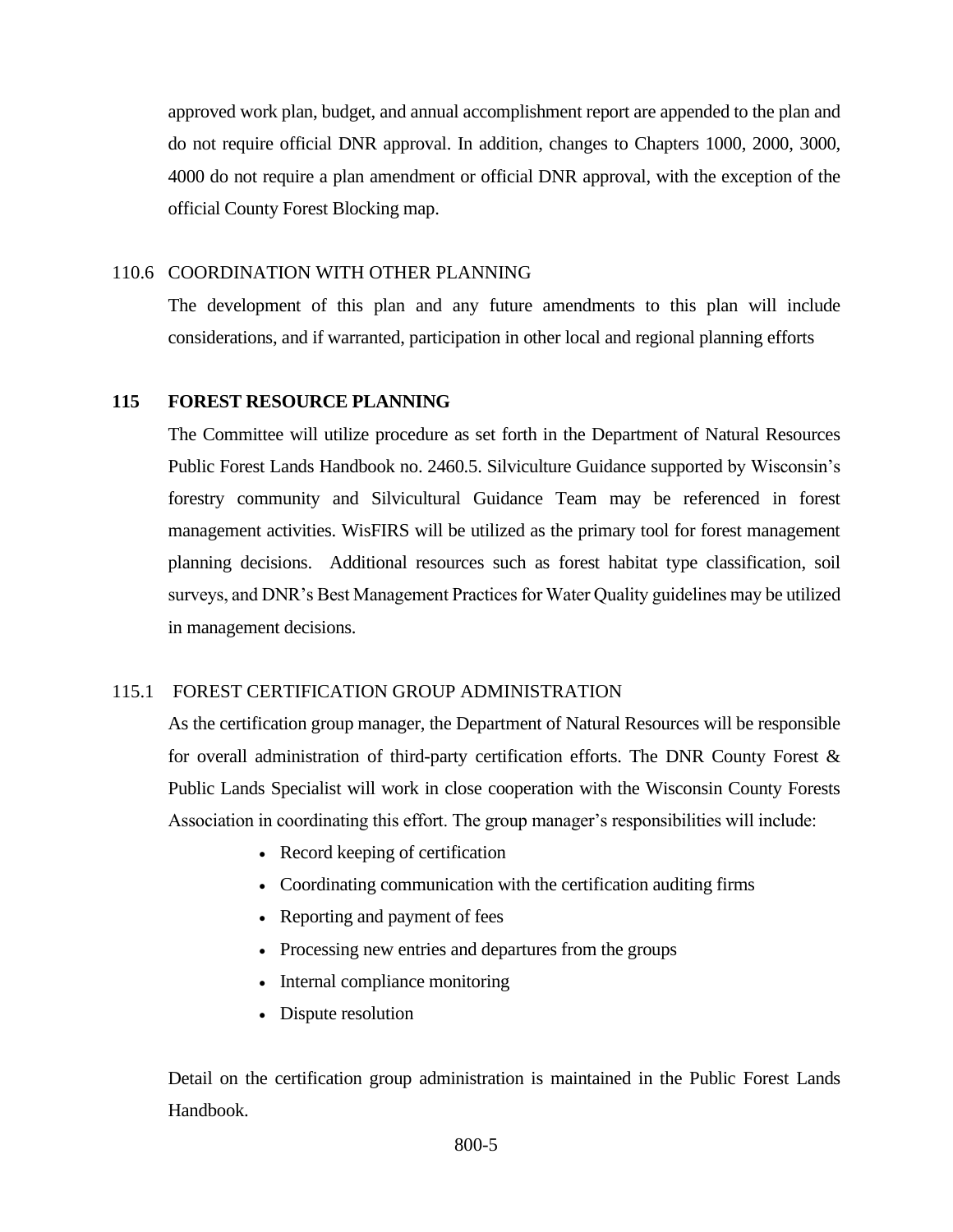## <span id="page-5-0"></span>115.2 FOREST CERTIFICATION

# *Price County's Commitment to Sustainable Forestry*

Our county forests provide a vital contribution to the State and the world by providing economic, environmental and social benefits important to our quality of life. Price County believes that accomplishing such sustainable forestry requires a commitment and partnership from all the groups and individuals that benefit from these public lands.

## *Price County's Commitment*

Within the scope of the Wisconsin County Forest Law and the County Forest Comprehensive Land Use Plan, Price County will implement forestry practices that promote forest sustainability and multiple use of the forest. In the management of the Forest that will include the sustainable harvest of forest products, the protection of special sites, wildlife, plants, water quality and aesthetics.

All forestland owners have a responsibility to provide sound forest stewardship. Price County will work in cooperation with the Department of Natural Resources (DNR) and other natural resources groups / agencies in providing sustainable forestry information to those landowners and individuals impacting forest sustainability in Wisconsin. We will support research efforts to improve the health, productivity, and management of forestlands both internally and through cooperative efforts. In managing the Price County Forest a spectrum of forestry practices will be employed to achieve our sustainable forestry objective. Both intensive and more extensive forest management techniques will be used to provide for wildlife, forest products, recreation, aesthetics, water quality and ecosystem maintenance. In keeping with this responsibility Price County is committed to FSC and SFI.

### <span id="page-5-1"></span>**120 COUNTY AUTHORITY**

The County Forest Comprehensive Land Use Plan is the official County Forest authority. The Price County Forestry and Parks Committee of the County Board enforces the regulations governing the use of the County Forest.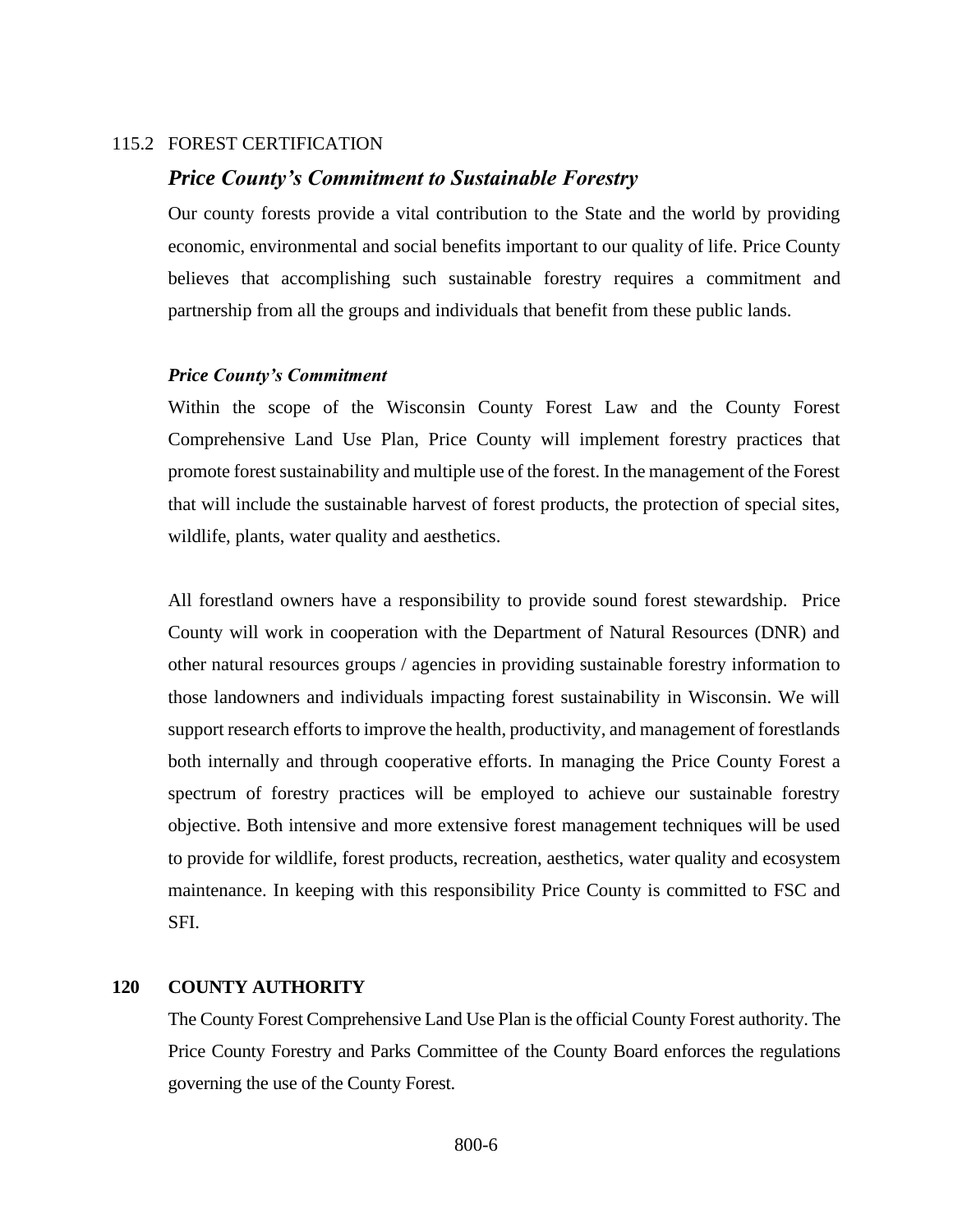#### <span id="page-6-0"></span>120.1 ORDINANCES

The county ordinances that apply to the administration and management of the Price County Forest can be found in Chapter 10055. In addition, the following will be considered in planning process.

- Zoning ordinance
- Floodplain Shoreland Zoning ordinance
- Motorized recreation ordinance
- Non-Metallic Mining ordinance

# <span id="page-6-1"></span>**125 HISTORY**

#### <span id="page-6-2"></span>125.1 STATEWIDE HISTORY AND DEVELOPMENT

In 1927, the State Legislature passed the Forest Crop Law, authorizing counties to create county forests. An opinion of the Attorney General with reference to the Forest Crop Law stated that the counties would be exempt from the owner's share of annual tax. In 1929 the law was amended to create the County Forest Reserve Law. In 1963, several major revisions were made, creating the County Forest Law in s 28.11 Wis. Stats. The most notable change was the creation of a permanent program of forests that would be managed in accordance with a 10 Year Comprehensive Land Use Plan developed by the county, with the assistance of the Department of Natural Resources. Several grants and loans were created and remain available to counties to compensate for public uses of these county forest lands as stipulated in s 28.11 Wis. Stats. To fulfill additional statutory obligations acreage share payments to towns are currently \$.30/acre, and towns with county forest land receive a minimum of 10% of the stumpage revenue from their respective County Forest each year.

In 2020, twenty-nine counties in Wisconsin owned approximately 2.4 million acres entered under the County Forest Law.

Price County first participated in the County Forest Crop Law in 1931. Price County Forest was established on May 9, 1933, with 56,014 acres. A forest ordinance was passed on March 2, 1935. The administration of the program was handled by an extension agricultural agent. In 1957, an extension forester was appointed Forest Administrator. A full-time Forest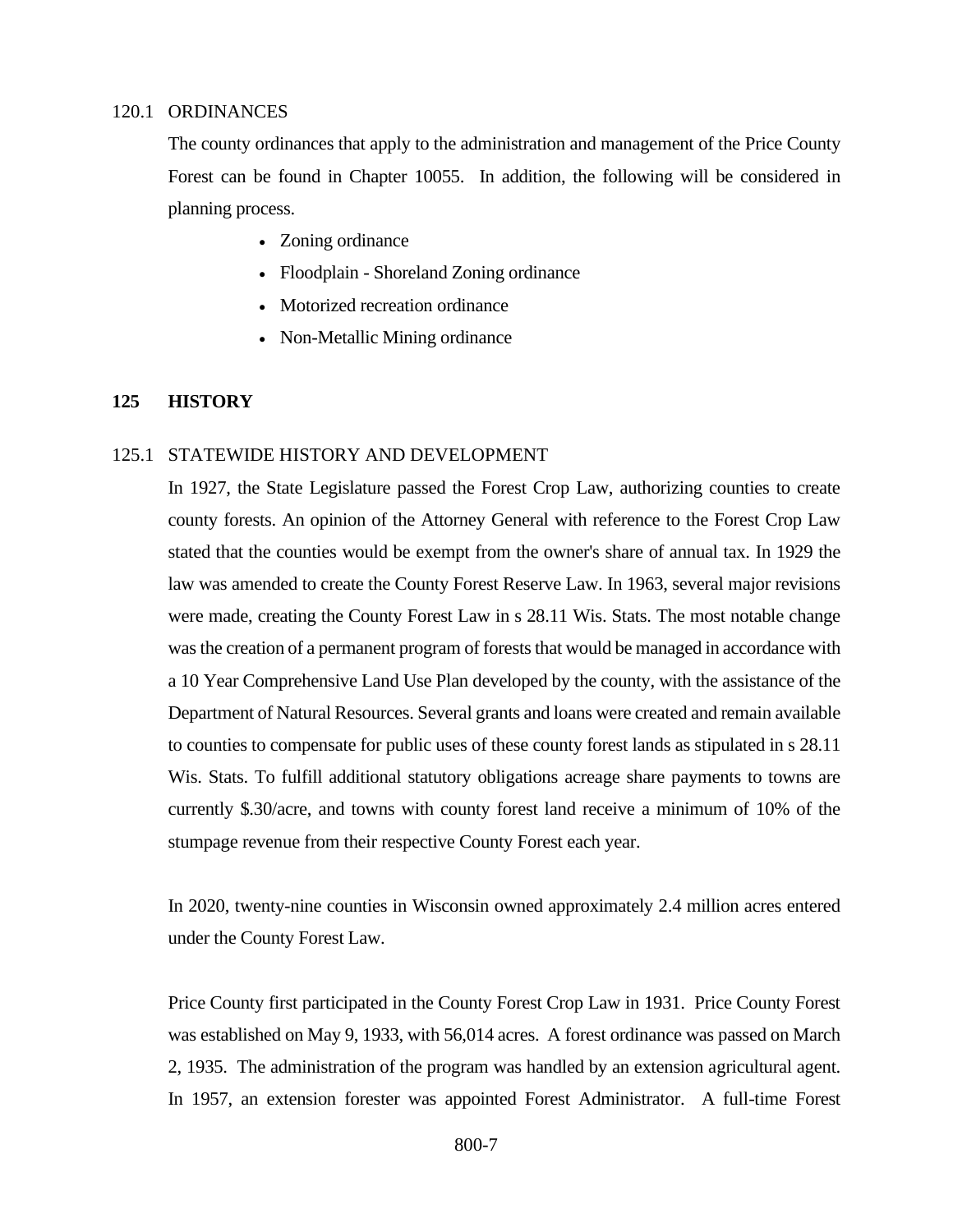Administrator was hired by Price County in 1983. The Administrator is responsible to the Committee of the County Board.

## <span id="page-7-0"></span>125.2 WISCONSIN COUNTY FORESTS ASSOCIATION

Price County is a member of the Wisconsin County Forests Association, Inc. (WCFA). This Association was incorporated on May 15, 1968 under Chapter 181 of the Wisconsin Statutes, without stock and not for profit. The WCFA Board of Directors is composed of fifteen delegates elected from County Forestry Committees who are members of the Association and two members at large.

WCFA provides a forum for consideration of issues and policy that are common to all of the county committees responsible for their respective County Forest programs, including those programs encompassed under s. 28.11 and chapter 77, Wis. Stats. WCFA also provides leadership and counsel to County Forest administrators and forestry committees through regular meetings and active committees on legislative and recreational issues. WCFA develops and implements a strategic plan. The organization's mission statement is as follows:

*Wisconsin County Forests Association provides leadership uniting the interests of the world's largest county forest program while ensuring long term forest health and sustainability.*

### <span id="page-7-1"></span>125.3 TRENDS

The values and uses of the Price County Forest contribute significantly to fulfilling many of society's ecological and socioeconomic needs now and in the future. Changing trends will impact the values and uses of the Forest in coming years.

> • Wisconsin's forests are naturally changing due to forest succession. Most of the County Forest acreage statewide is a result of regeneration or planting from the early- to mid-1900's. Mid to late successional northern hardwood forests are replacing the early successional aspen-birch, oak and jack pine forests of the 1940's through the 1970's. The aspen cover type is key habitat for many of the state's premier game species including deer, ruffed grouse, snowshoe hare and woodcock. The county forest system currently has 15%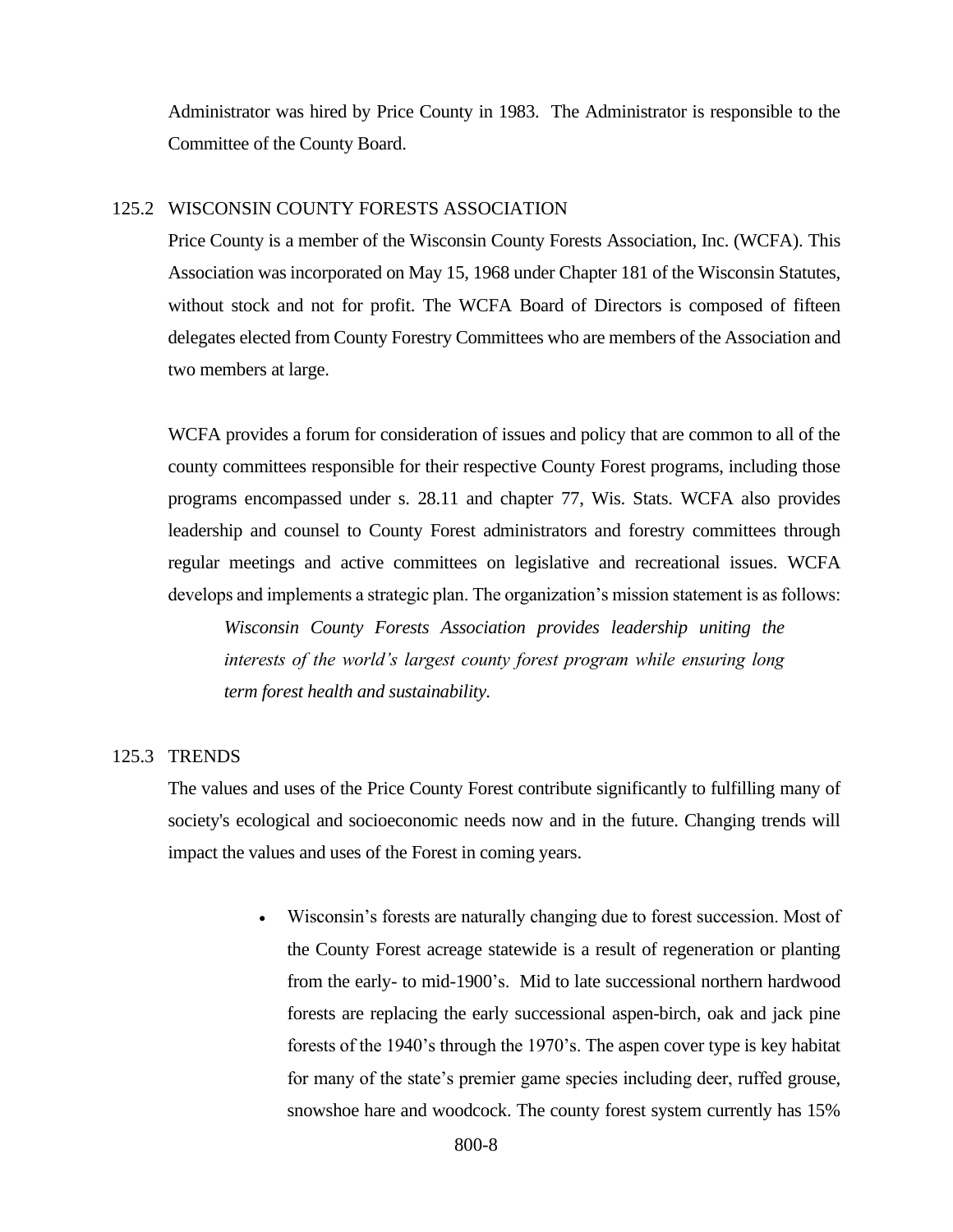of the State's public land base and 24% of the aspen resource.

- Conflict over timber management practices will likely continue to increase as more individuals and groups demand greater involvement in forestry decisions. Practices such as clearcutting and even-aged management will continue to be controversial. Efforts to educate the public on the merits of these sound forest management techniques will continue.
- Price County may experience funding problems as municipalities are being required to provide more services with less money. Potential losses of revenue from decreased shared revenues and resistance to tax increases may make county timber revenues increasingly important to the finances of county governments. This is complicated by increasing public pressure to reduce timber harvests on county forests.
- Increasing knowledge about a wider variety of species and their habitat needs is leading to a growing list of threatened and endangered species. This could lead to improvements in managing the forest and mitigating impacts to these species. Mitigating measures have the potential to impede recreational and forest management activities. Refer to Chapter 800 (Section 840) for specifics on this subject.
- Invasive exotic species pose an ever-increasing threat to the County Forest. Gypsy moth, Asian long-horned beetle, garlic mustard, buckthorn, honeysuckle have all gained a foothold in Wisconsin's forests. Refer to Chapter 600 for specifics on this subject.
- The Forest is considered to be an outdoor classroom serving all age groups. It consists of diverse communities with a large variety of plant and animal life giving ample opportunity for study and observation.

# <span id="page-8-0"></span>125.4 PROTECTING THE PUBLIC RESOURCE

As stated in s. 28.11 (1) Wis. Stats, the county forest program enables and encourages "the planned development and management of the county forests for optimum production of forest products together with recreational opportunities, wildlife, watershed protection and stabilization of stream flow, giving full recognition to the concept of multiple-use to assure maximum public benefits to protect the public rights,